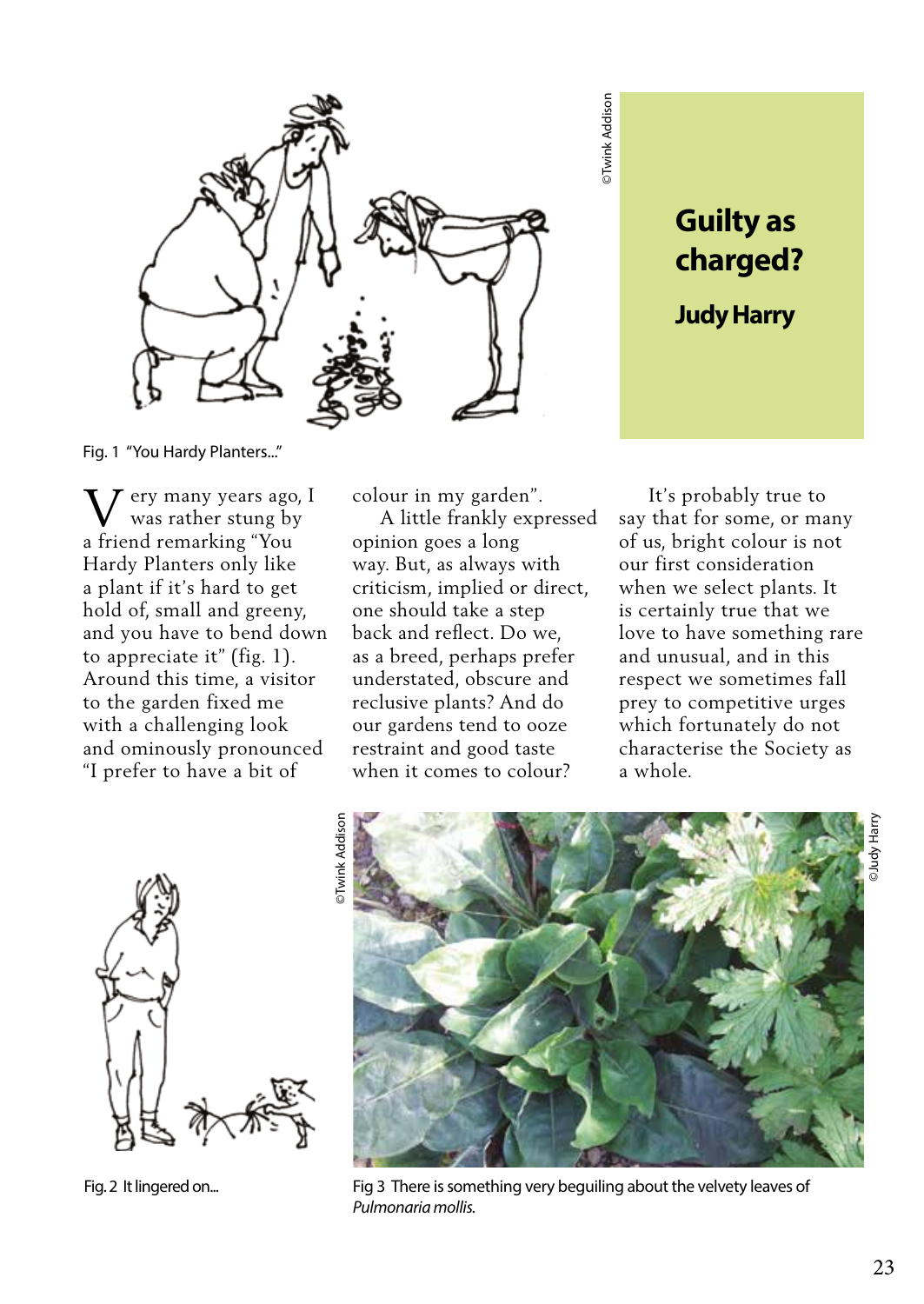

Fig. 4 They say you can tell a Hardy Planter's garden at first glance.

At this point I should confess that, on an HPS visit, I once spiritedly pounced on a pot of the then quite new, variegated *Euphorbia polychroma* 'Lacy'1 (now *E. epithymoides* 'Lacy'), and carried it off in triumph.

Did it prosper? No, of course not: it lingered on, desperate to revert to plain green, and took an interminable time to die, thereby giving me plenty of time to reflect on my greed (fig. 2).

DJudy Harry



Fig. 5 *Primula* 'Francisca' is renowned for its prolonged flowering.

 Although I like variegated plants, I do love the colour green in the garden and get an enormous amount of satisfaction, to give just one example, from gazing on the huge velvety, plain green leaves of *Pulmonaria mollis.* The texture and generosity of this lungwort's post-flowering foliage is a real bonus (fig. 3). By definition we grow hardy perennials and the persistent 'greenery' they provide when out of flower is what defines our overall style: they say that you can always tell a Hardy Planter's garden at first glance (fig. 4).

 I also like plants that gild the lily (or should that be verdigris the lily?), with green flowers. One absolutely excelled in 2015: *Primula* 'Francisca' (fig. 5) started with typical primrose flowers and then, as an encore,

1 Don Witton in his HPS booklet Euphorbias says 'It is smaller than and not as robust as the species...'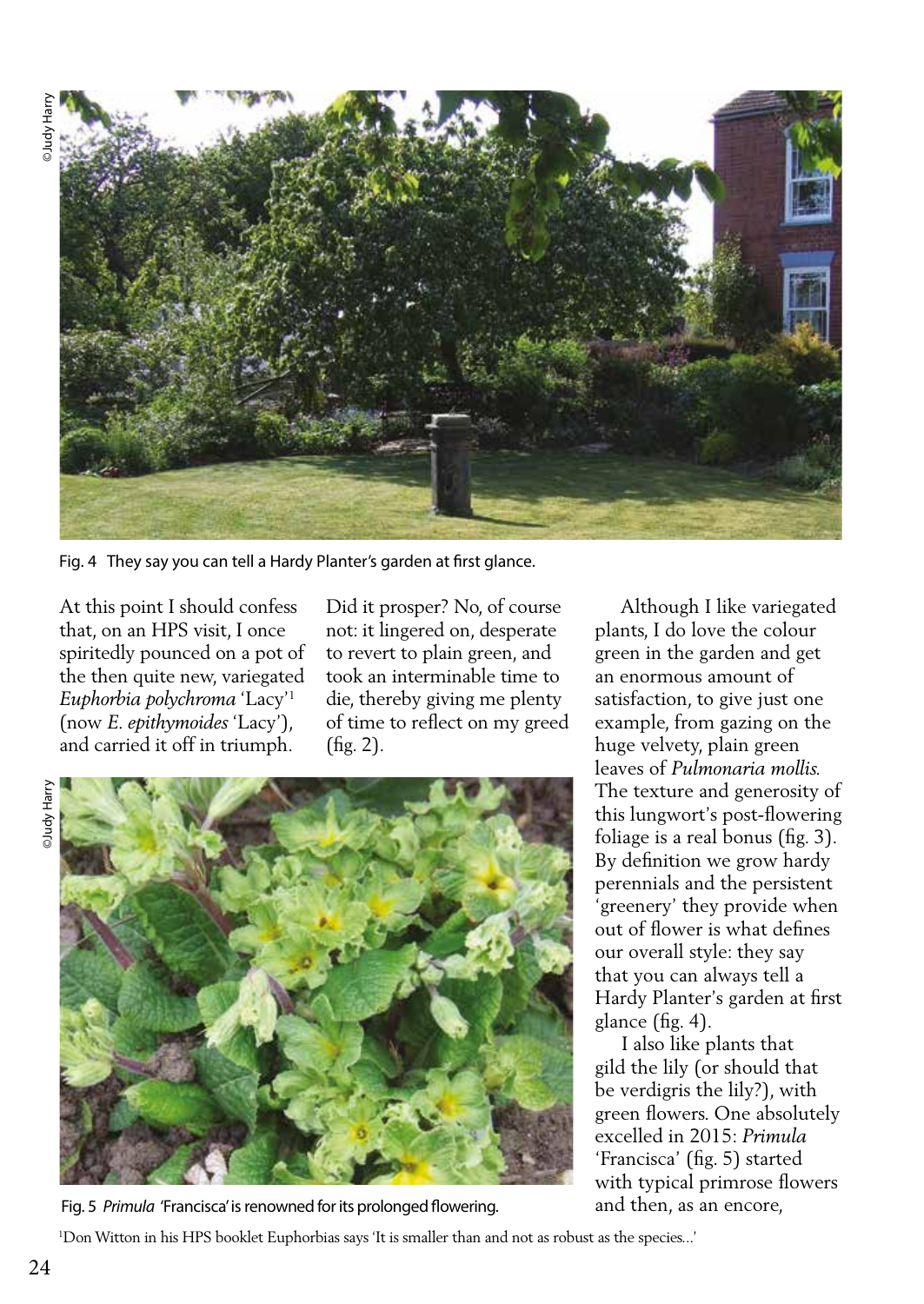produced polyanthus-type flowers which persisted until well past the end of July. It was of, course, a long cool spring, and 'Francisca' is in a nice shady situation so the blooms were in no danger of getting hot and bothered. Another favourite is *Boykinia rotundifolia* (fig. 6). I have it by mistake, because a tiny seedling hitched a ride in a plant that I had ordered, and now it's planted in a prominent position where I see it every day and where it benefits from occasional damp spells from an adjacent overflowing water butt (fig. 7). I like it, not because it is flashy, or particularly rare, but because it pleases me with its arching stems of tiny pale-green bobbly flowers above rounded, jagged-edged leaves. The bees love it, and must surely be pleased that at least one Hardy Planter likes "greeny things".

 When it comes to hardto-come-by plants, I think many Hardy Planters will have more than a few. These plants weren't necessarily rare when we got them, but many of them have become rare because of passing time and changing fashion. We continue to grow them because we like them. For instance, I have an obstinate affection for *Tanacetum niveum* 'Jackpot' (fig. 8), a feverfew that is rather better than the average but for which few suppliers are listed in the *Plant Finder*. 'Jackpot' will grow nearly a metre tall, with quite woody stems and

leaves with a slightly silvery caste to them, and it will be covered with the cleanest, whitest, small daisies imaginable. My admiration for this plant is not, I think, shared by many. Perhaps I should set up a 'Jackpot' Facebook page and solicit lots of 'likes' for it.

 Right at the start of my serious gardening, I bought *Primula* 'Lady Greer' (fig. 9) from the nursery then run by the well-known writer and broadcaster Nigel Colborn. I have it still, although every spring it nearly gives me heart failure by being very slow to wake up. It is now on the HPS list of Conservation Plants, which just goes to show what passing time can do to what is really a very hardy and persistent individual. A charming *P. juliae* relative, it has short, polyanthus stems with creamy yellow flowers ageing to a pink flush. It was bred by Mrs Johnson of Kinlough, Co Leitrim, one of several Irish lady amateur plant breeders of the late 19th and early 20th centuries. She was also responsible for the now quite rare *P.* 'Kinlough Beauty' and the better known *P.* 'Guinevere'.

 Plant breeding of course requires patience and a certain obstinacy, a trait which is probably discernible in Hardy Planters as a breed. When experience tells us that a certain plant, or indeed a whole genus, is not really suitable for our gardens, we do not necessarily give up trying to grow it.



Fig. 6 The understated but attractive green flowers of *Boykinia rotundifolia.*



Fig. 7 It benefits from an adjacent, overflowing water butt.



Fig. 8 I still think that *Tanacetum niveum* 'Jackpot', under-appreciated and misunderstood, has a lot to offer.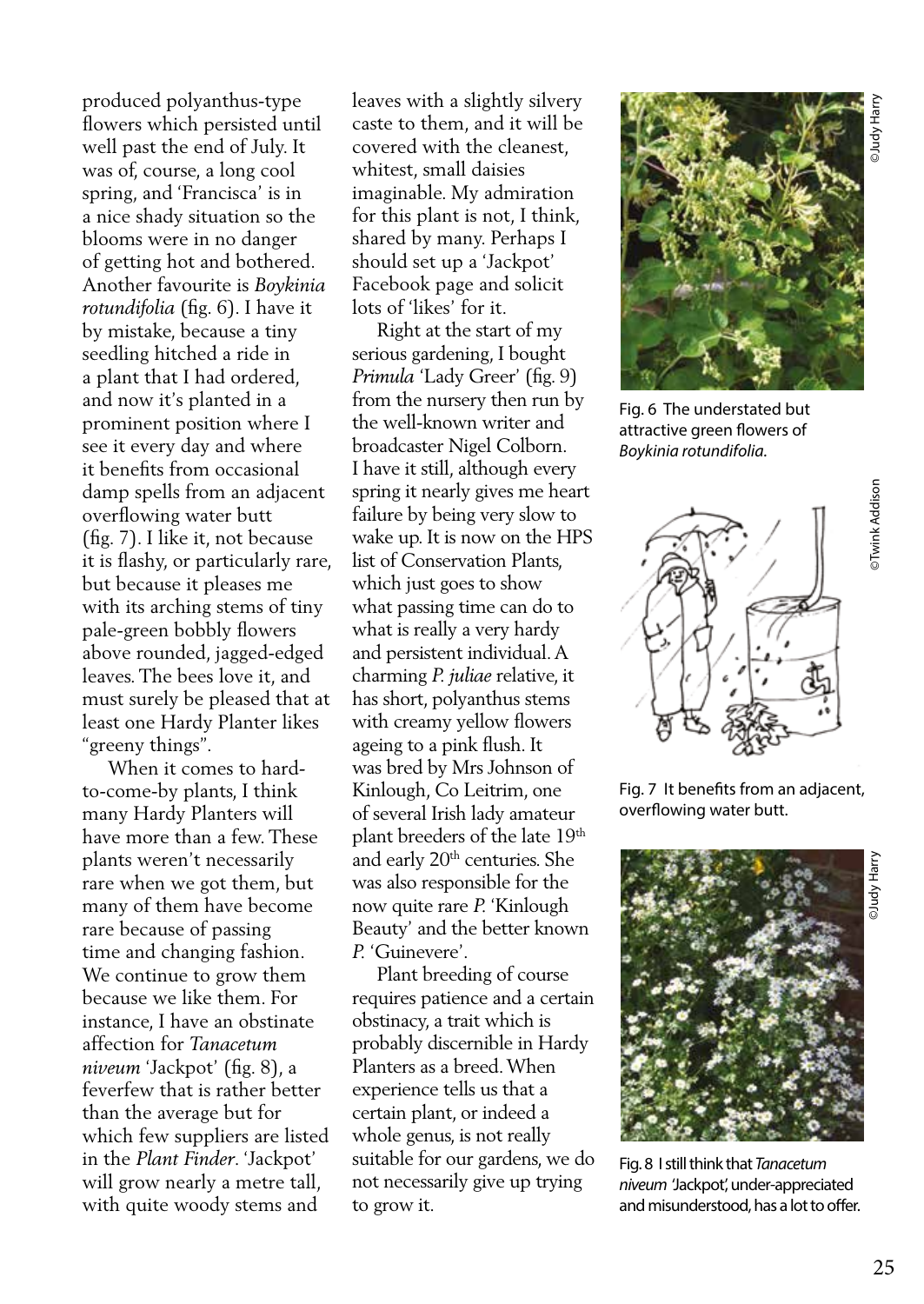

Fig. 9 *Primula* 'Lady Greer'.



Fig. 10 *Crocosmia* 'Severn Sunrise' with its gentle blend of pink and orange. is a favourite of mine.



Fig. 11 He pulled the communication cord so that he could get out and dig some up...

Optimism and stubbornness keep driving us to try again, and again... In my last article I bemoaned the fact that *Crocosmia* find my garden too dry, so it was a real joy to find *C.* 'Severn Sunrise' (fig. 10) putting on a wonderful show in August 2015 after a season that had been more to its liking.

 I love the many forms of *Leucanthemum* x *superbum* and over the years have tried several, but they really struggle in parched conditions. This is galling, especially when, most summers, we drive round the Edinburgh by-pass on our way north, and on a particular stretch see the banks white with a most beautiful tall wild leucanthemum. I guess this is how Horace Read must have felt when, in the 1920s, he saw a similar sight on a railway journey, and pulled the communication cord so that he could get out and dig some up2 (fig. 11). A doubleflowered variant, it was to become the start of the wellknown strain of 'Esther Read Daisies'. I'm sure Horace would have been a member of the Society had it existed in his time.

 So plant spotting, fuelled by an insatiable curiosity and love for plants, is something of which we certainly are guilty. I remember a rather long and hot coach journey being much enlivened<sup>3</sup> when Twink Addision and I spied a very handsome wild parsnip flowering just beside a busy roundabout in Norfolk (fig. 12). But surely, being excited by a wild parsnip, albeit green-flowered, is neither folly nor indeed a crime?

 This kind of vigilance and interest in plants is, after all, what has brought us plantaholics all sorts of treasures over the years, including, for example, the many forms of the lesser celandine, *Ficaria verna* (known to most us as *Ranunculus ficaria*). I am very fond of the double, bronze-backed variety called variously 'Bowles's Double', 'Picton's Double' and 'Double Bronze' (fig. 13). But, of course, you really do have to bend down to appreciate this one.

 No need to do that with a plant I have grown for many years, from my early fascination with herbal plants. Elecampane (*Inula helenium*) is definitely statuesque, and at several of stages of its development impressive. Its emerging leaves are so full of energy that one gets quite tired

2 This story is just one of the many lovely ones included in Alex Pankhurst's book *Who Does Your Garden Grow?* <sup>3</sup> I was brought up on the I-Spy books, which may also account for this way of relieving the tedium of long journeys.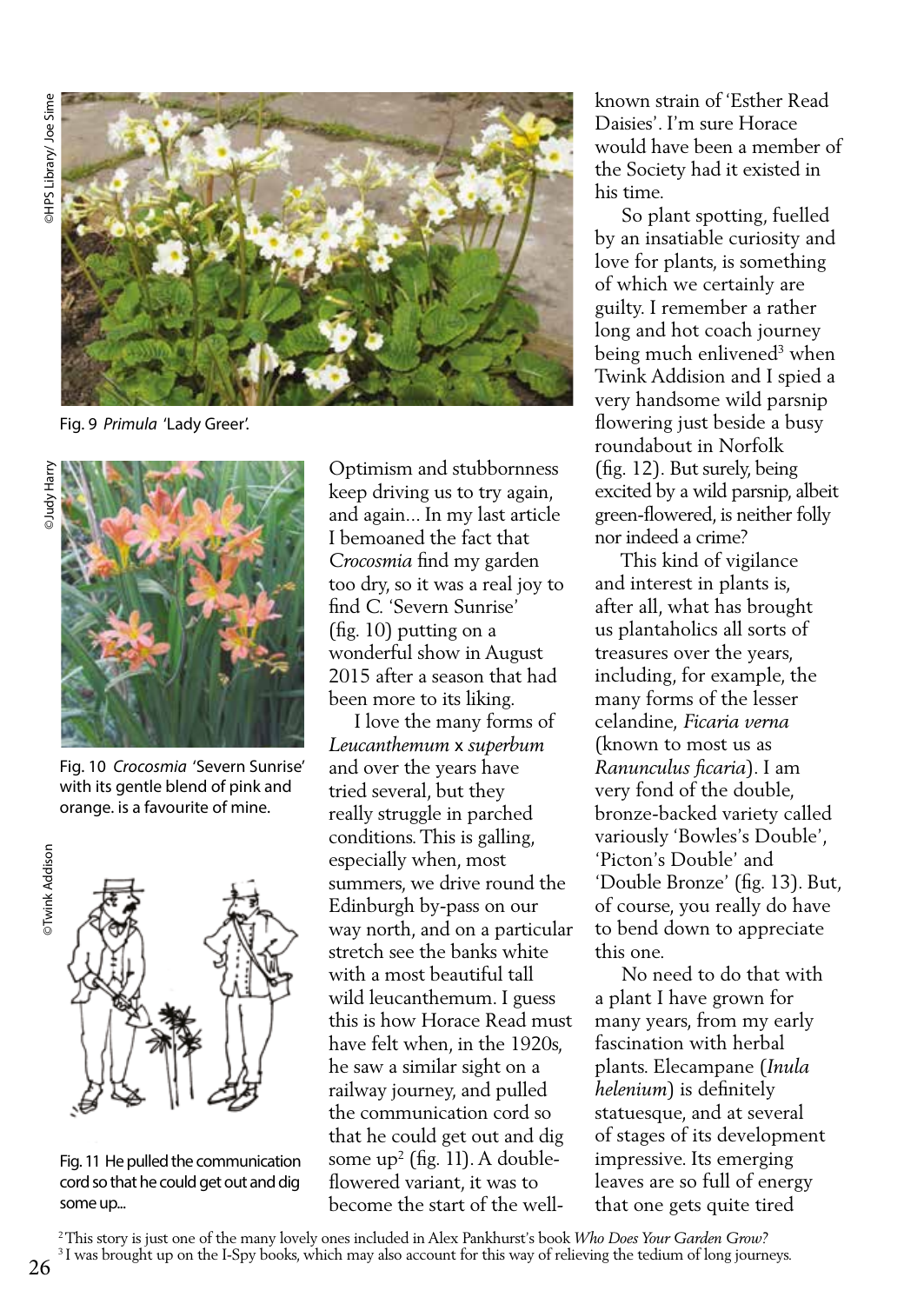

*Fig. 12* We spied a very handsome wild parsnip.

looking at them, and as the 2m stems extend they are topped by the most beautiful sculptural buds (fig. 14) which eventually open to rather ragged yellow daisies (fig. 15). Perhaps the flowers are what even a Hardy Planter would call "coarse," but they are so popular with bees that they can be forgiven (fig. 16). And who cares if it's not in the top ten of favourite, flashy plants that dominate the average garden centre?

 Another of my old favourites is the pink *Centaurea dealbata* (fig. 17). Often called 'Whitewashed Cornflower' because the back of every leaf is pure white, it produces a succession of pretty pink flowers which turn into intriguing seedheads. I could never understand why there was relatively little seed in them until one day I happened to see a charm of

goldfinches working their way over the whole plant, gobbling up the fat seeds obligingly offered by the up-turned spent flowers. I have attempted to grow various 'better' forms of pink, perennial cornflower in the past, but this one has been a reliable feature of my garden for more years than I can recall.

 I think we're quite sentimental and tend to hang on to old favourites, especially when they perform well in our gardens. We also like plants which have a story attached to them. I remember my mother once returning from a holiday during which she had visited Kiftsgate. In spite of having many years of gardening behind her, this was the first time she had seen *Lathyrus aureus* (fig. 18) with its intriguing orange flowers. (It was then called *Orobus aureus*).

Twink Addison ©Twink Addison



Fig. 13 This double, bronzebacked form of *Ficaria verna* is worth bending down for.



Fig. 14 The sculptural buds of Elecampane, *Inula helenium*.



Fig. 15 Bees show their appreciation of the ensuing yellow daisies.

DJudy Harry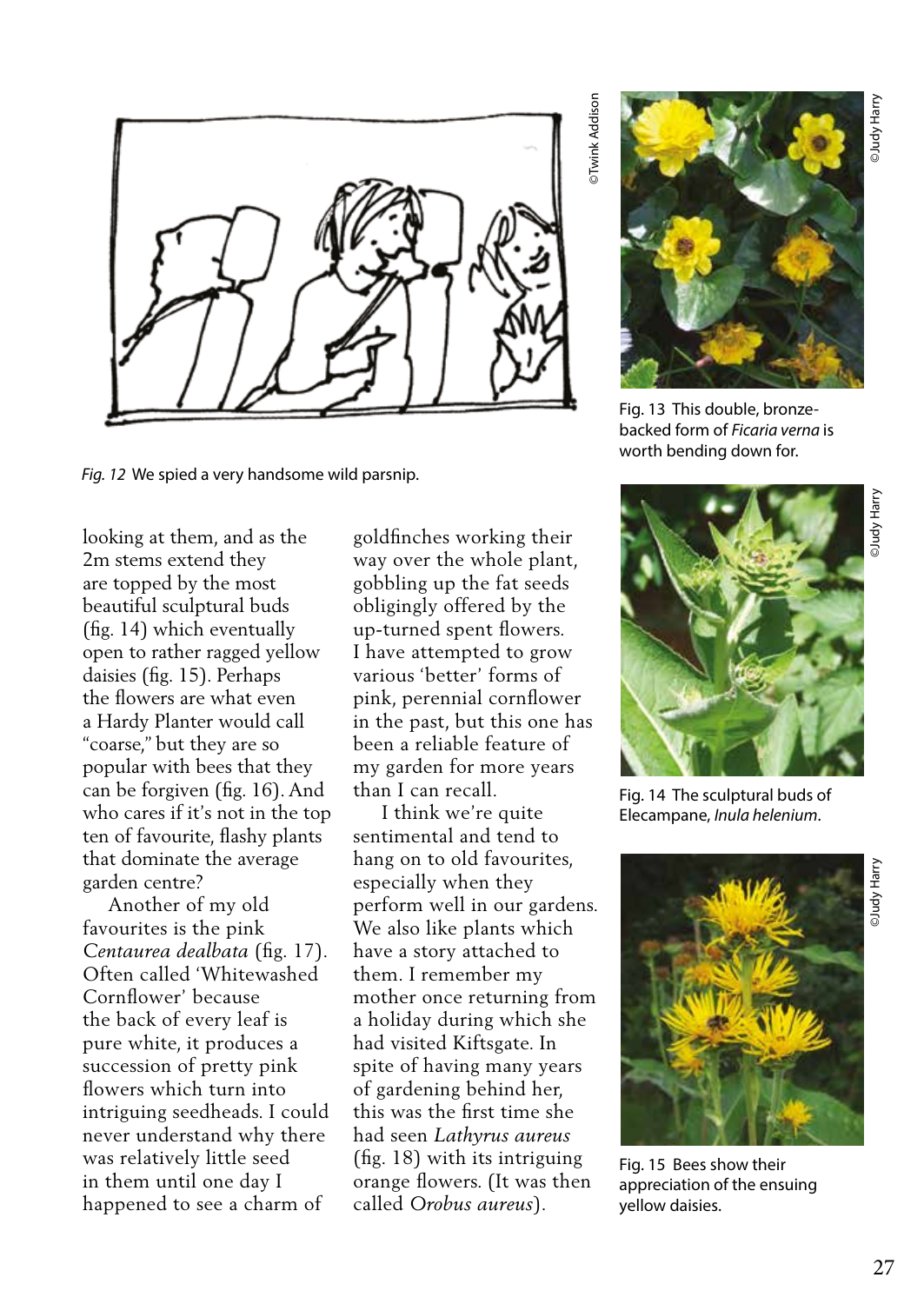

Fig. 16 Elecampane is so popular with bees.



Fig. 17 Probably the easiest and most reliable of the pink perennial cornflowers, *Centaurea dealbata.*



Fig. 18 The subtle colouring of *Lathyrus aureus* is what makes us want to grow it.

**DTwink Addison** ©Twink Addison



Fig. 19 Her excitement was palpable.

Her excitement was palpable (fig. 19) and explains why I went on to grow this plant for myself. To say that we do not like colour is clearly nonsense (fig. 20); indeed, we tend to like 'painting' with our plants, and embrace as many contrasts, shades and subtleties as we can get our hands on (fig. 21).

 The same compulsion means that we like to have a go at raising plants, and the more unusual they are the better. Fortunately we have access to the huge variety offered by the HPS Seed Distribution, which is where I found seed of *Sisyrinchium palmifolium* (fig. 22). I duly raised plants, and one is now in full view of the dining room window. Like many of this genus it looks scruffy after flowering, and I know it is the fact that it is not dead common that keeps it where it is. So I should perhaps submit a guilty plea; but the world of horticulture can be thankful for those of us who commit the crime of growing the



Fig. 20 To say that we don't like colour is clearly nonsense.